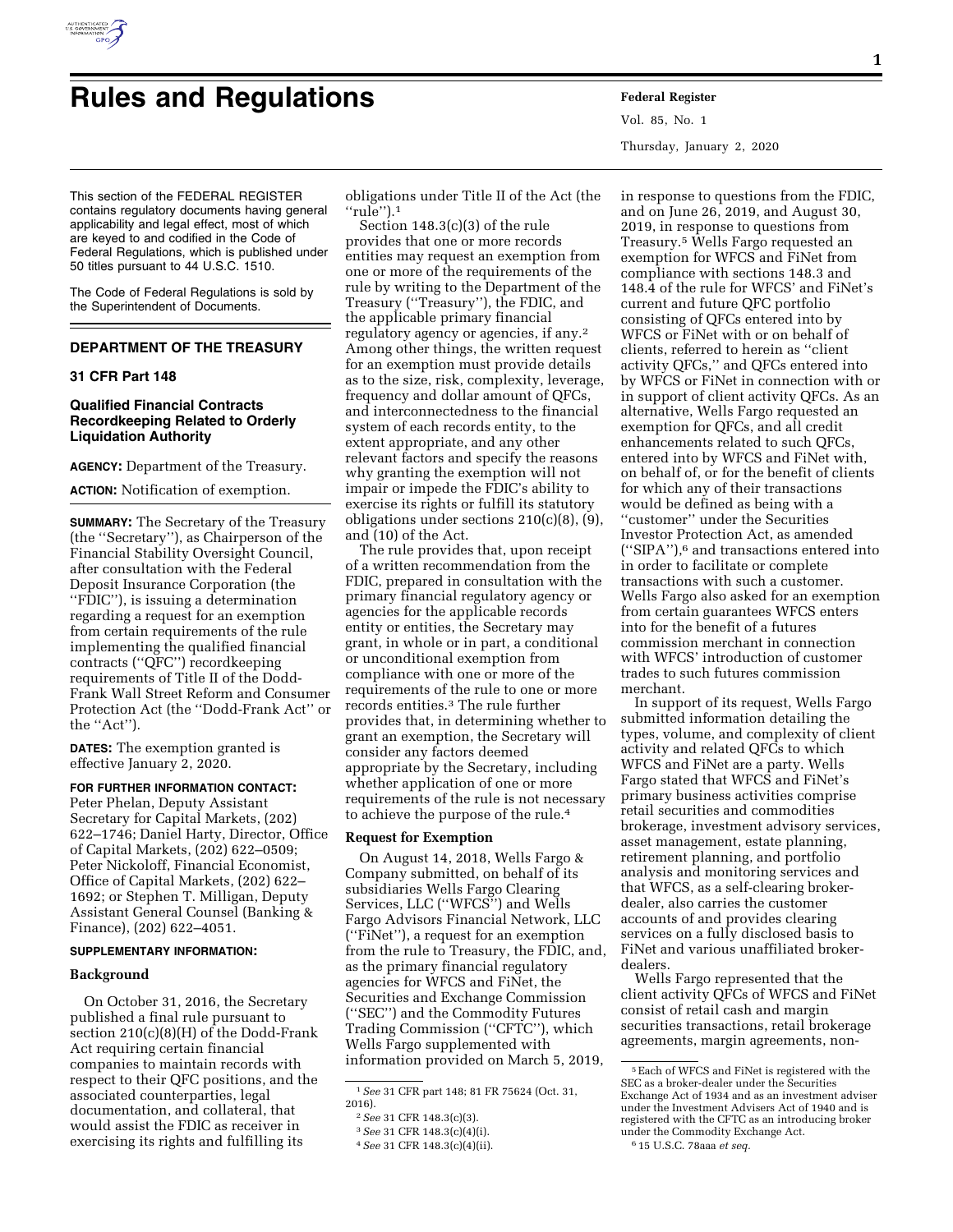purpose lending agreements, and a limited number of mortgage-backed securities forward transactions. As to leverage, Wells Fargo represented that retail margin and securities-based lending is done in accordance with initial and maintenance margin requirements. As to WFCS' and FiNet's interconnectedness to the rest of the financial system, Wells Fargo noted that the activities of WFCS and FiNet are limited to certain products and types of clients and, moreover, that their operations, funding, and liquidity are independent from the separate Wells Fargo broker-dealer subsidiary, Wells Fargo Securities, LLC, that serves institutional clients.7 Furthermore, neither WFCS nor FiNet is registered with the CFTC as a swap dealer or a futures commission merchant; the lack of these registrations restricts their ability to transact in certain types of QFCs, including OTC derivatives. Finally, Wells Fargo asserted that the extent and nature of WFCS' and FiNet's businesses with respect to client activity QFCs, as described above, support its view that granting the requested exemption would not impair or impede the FDIC's ability to exercise its rights under section 210(c)(8), (9), and (10) of the Act.

Treasury received a final recommendation from the FDIC, prepared in consultation with the SEC and CFTC, regarding the exemption request, and, after consultation with the FDIC, Treasury is making the determination discussed below.8

# **Evaluation of the Exemption Request**

The FDIC has the authority under Title II to transfer the assets and liabilities of any financial company for which it has been appointed receiver under Title II (a ''covered financial company'') to either a bridge financial company established by the FDIC or to another financial institution.9 The FDIC generally has broad discretion under Title II as to which QFCs it transfers to the bridge financial company or to another financial institution subject to

9*See, e.g.,* 12 U.S.C. 5390(a)(1)(G)(i).

certain limitations, including the ''all or none rule.'' 10

Separately, if the FDIC is appointed receiver of a covered financial company that is a broker-dealer and the FDIC establishes a bridge financial company to assist with the resolution of that broker-dealer, the FDIC must, pursuant to section  $210(a)(1)(0)$  of the Act,<sup>11</sup> unless certain conditions are met, transfer to the bridge financial company all ''customer accounts'' of the brokerdealer and all associated ''customer name securities'' and ''customer property,'' as those terms are defined by reference to SIPA.12 There are two conditions under which the FDIC is permitted not to transfer all such customer accounts, customer name securities, and customer property to the bridge financial company: (i) If the FDIC determines, after consulting with the Securities Investor Protection Corporation and the SEC, that such customer accounts, customer securities, and customer property are likely to be promptly transferred to another registered broker-dealer or (ii) if the transfer would materially interfere with the ability of the FDIC to avoid or mitigate serious adverse effects on financial stability or economic conditions in the United States.13

Not all of a broker-dealer's clients qualify as ''customers'' under SIPA. For instance, a client of a broker-dealer that engaged in an FX spot transaction or an FX forward would not be a ''customer'' under SIPA with respect to those transactions.14 Even if such a client were otherwise to have a customer relationship with the broker-dealer under SIPA, such as by virtue of having a brokerage account for the trading of securities, then, although that customer account would be required to be transferred pursuant to section  $210(a)(1)(O)$  of the Act, the FX spot transaction or forward would not be required to be transferred pursuant to

66618, 66619–20 (Dec. 27, 2018). 11 12 U.S.C. 5390(a)(1)(O). 12*See* 15 U.S.C. 78aaa *et seq. See also* section 201(a)(10) of the Dodd-Frank Act (12 U.S.C. 5381(a)(10)) (providing that the terms ''customer,'' ''customer name securities,'' and ''customer property'' as used in Title II shall have the same meaning as provided in SIPA).

13*See* 12 U.S.C. 5390(a)(1)(O)(i)(I)–(II).

14*See* 15 U.S.C. 78lll(2) (defining ''customer'' as "any person (including any person with whom the debtor deals as principal or agent) who has a claim on account of *securities* received, acquired, or held . ." (emphasis added); *id.* section 78lll(14) (defining ''security'' to exclude currency and rights to buy and sell currency other than FX options and other derivatives executed on a national securities exchange).

section 210(a)(1)(O) of the Act. However, pursuant to the all or none rule, if the FDIC were to transfer a customer account that held QFCs between the broker-dealer and the client, the FDIC would be required to transfer (i) all QFCs between the brokerdealer and the client and, if the client is a non-natural person, (ii) all QFCs between the broker-dealer and any affiliates of such client.

## **Determination of Exemption**

Given the above-discussed restrictions on the FDIC's discretion as to whether or not to transfer QFCs from a brokerdealer, the limited nature of WFCS and FiNet's businesses, and the limited types of QFCs entered into by WFCS and FiNet with their clients, Treasury has determined to exempt WFCS and FiNet from the recordkeeping requirements of the rule with respect to any QFCs with clients that are their respective customers under SIPA with respect to any transactions or accounts such customers have with WFCS and FiNet, respectively, subject to the conditions stipulated below.15 Treasury does not expect that granting this exemption will unduly interfere with the FDIC's ability to avoid or mitigate serious adverse effects on financial stability or economic conditions in the United States. In the case of each of WFCS and FiNet, the size, risk, complexity, and leverage of its QFCs with its customers do not present a high likelihood that the financial stability exception to the transfer requirement of section 210(a)(1)(O) of the Act would be met. If the financial stability exception is not met, the FDIC would likely either transfer, pursuant to section  $210(a)(1)(O)$ , all of a broker-dealer's customer accounts, customer name securities, and customer property included in such customer accounts and any other QFCs with such customer to the bridge financial company or transfer all such accounts, securities, and property to another broker-dealer. In either case, the FDIC would not need the detailed records required by the rule with respect to QFCs to accomplish the transfer. Likewise, Treasury has determined to exempt any guarantees of such QFCs by a third party if the guarantor is an affiliate of the customer, is itself a customer of WFCS or FiNet, as applicable, or does not have any other QFCs with WFCS or FiNet, as applicable. In addition, Treasury has determined to exempt WFCS from the

<sup>7</sup>Wells Fargo Securities, LLC was not included within the exemption request.

<sup>8</sup>All exemptions to the recordkeeping requirements of the rule are made at the discretion of the Secretary, and the Secretary's discretion is not limited by any recommendations received from other agencies. Exemptions from the FDIC's recordkeeping rules under 12 CFR part 371 (Recordkeeping Requirements for Qualified Financial Contracts) are at the discretion of the board of directors of the FDIC and entail a separate request and process and different policy considerations. References to the FDIC in this document should not be taken to imply that the FDIC has determined that similar exemptions under part 371 would be available.

<sup>10</sup>For further discussion of the FDIC's authorities and responsibilities addressed in this section of the document, see the notice of exemption issued with respect to Morgan Stanley Smith Barney, 83 FR<br>66618, 66619–20 (Dec. 27, 2018).

<sup>15</sup>As used in the remainder of this notification of exemption, the term ''customer'' means a person who is a customer as defined in SIPA with respect to any transaction or account it has with WFCS or FiNet.